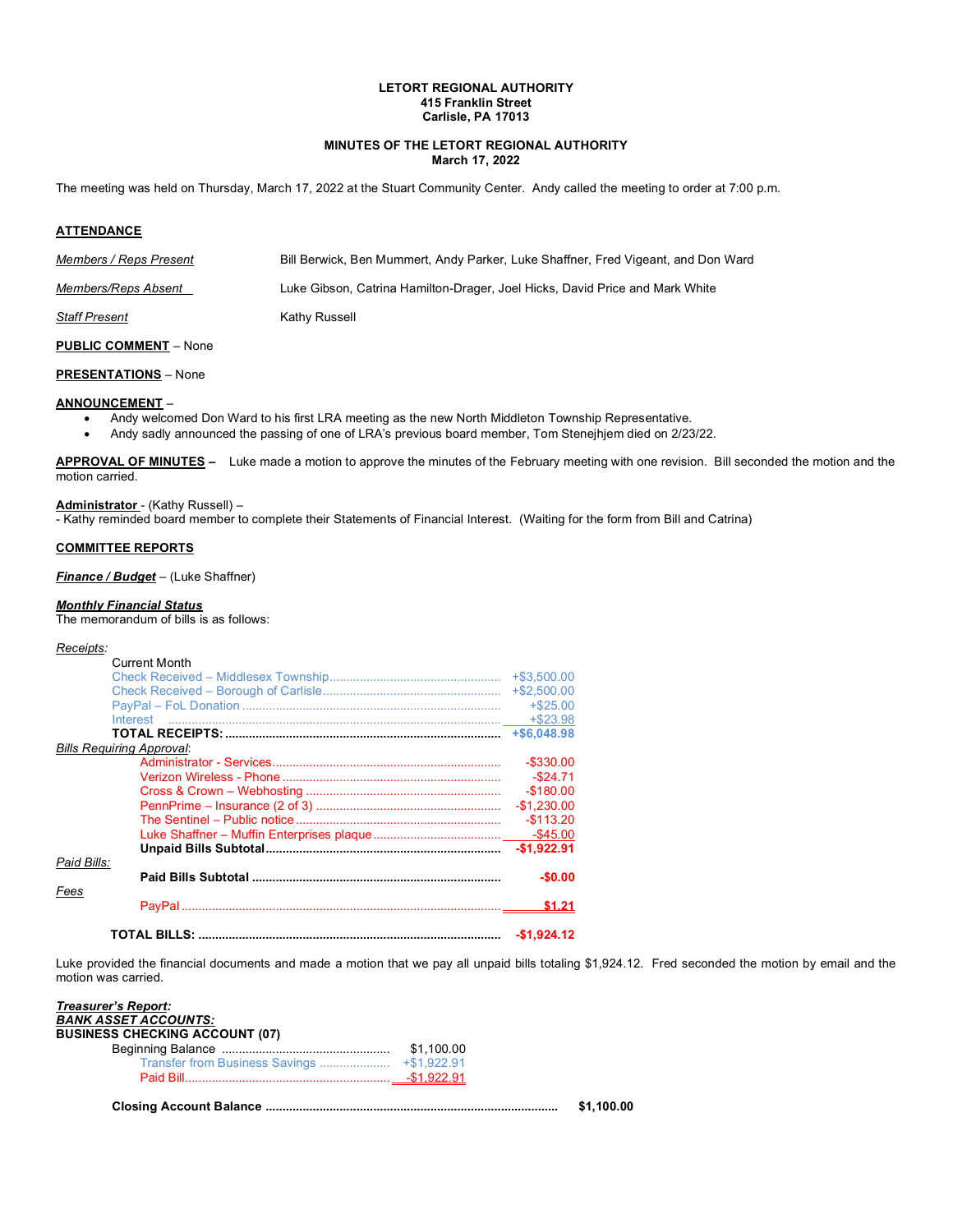| <b>BUSINESS SAVINGS ACCOUNT (00) GENERAL FUND</b>           |           |            |  |
|-------------------------------------------------------------|-----------|------------|--|
|                                                             |           |            |  |
|                                                             |           |            |  |
|                                                             |           |            |  |
|                                                             |           |            |  |
|                                                             |           |            |  |
|                                                             |           |            |  |
| <b>BUSINESS MONEY MARKET SAVINGS, FRIENDS OF THE LETORT</b> |           |            |  |
|                                                             |           |            |  |
|                                                             |           |            |  |
|                                                             |           |            |  |
|                                                             |           |            |  |
| <b>BUSINESS SUPPLEMENTAL SAVINGS, RESTRICTED FUND -01</b>   |           |            |  |
|                                                             |           |            |  |
|                                                             |           |            |  |
|                                                             |           | \$100.21   |  |
|                                                             |           |            |  |
| CERTIFICATE OF DEPOSIT #40 (25 Month) (Matures 2/17/23)     |           |            |  |
|                                                             |           |            |  |
| Interest                                                    | $+ $2.36$ |            |  |
|                                                             |           | \$5,603.67 |  |
|                                                             |           |            |  |
| CERTIFICATE OF DEPOSIT #41 (25 Month) (Matures 8/17/22)     |           |            |  |
|                                                             |           |            |  |
|                                                             |           |            |  |
|                                                             |           | \$5,453.88 |  |
| CERTIFICATE OF DEPOSIT #49 (15 Month) (Matures 1/3/22)      |           |            |  |
|                                                             |           |            |  |
|                                                             |           |            |  |
|                                                             |           | \$5,287.03 |  |
|                                                             |           |            |  |
| CERTIFICATE OF DEPOSIT #50 (25 Month) (Matures 05/20/21)    |           |            |  |
|                                                             |           |            |  |
|                                                             |           |            |  |
|                                                             |           | \$5,550.57 |  |
|                                                             |           |            |  |
| CERTIFICATE OF DEPOSIT #51 (29 Month) (Matures 03/19/22)    |           |            |  |
|                                                             |           |            |  |
|                                                             |           | \$5,607.77 |  |
|                                                             |           |            |  |
|                                                             |           |            |  |
|                                                             |           |            |  |

- Financial Summary As noted
- Budget Report As noted

Luke reported that the overbilling issue with PennPRIME has been resolved. We have one more payment due to PennPRIME, we are 70% paid off on our insurance premium.

#### *Friends of Letort* – *Mark White* –

• Database of Friends for Volunteer Opportunities – We continue to build and update this list.

#### *Grants* – *Andy Parker*

- Rotary club grant (Spring Garden Parking)
	- o Ben continues to work with South Middleton Township and Schlusser Paving on the proposed plans for paving the parking area for the trail extension to include an 18' X 20' handicap parking space.
- Local Share Account grant Due March 15
	- o We were not able to meet the deadline for this year, but we will prepare to apply next year.

*Audit* – Joel Hicks

.

- Luke continues to work with SEK on finalizing the audit.
	- o Three items out of 24 are outstanding.

#### . *Information and Education* **–** Fred Vigeant

- Recent press releases and Facebook updates Fred will post:
	- o A notice of Tom Stenejhem's death, and
	- o Destination Carlisle's Earth Day Celebration scheduled for April 23 from 11:00-4:00
- Next Door No report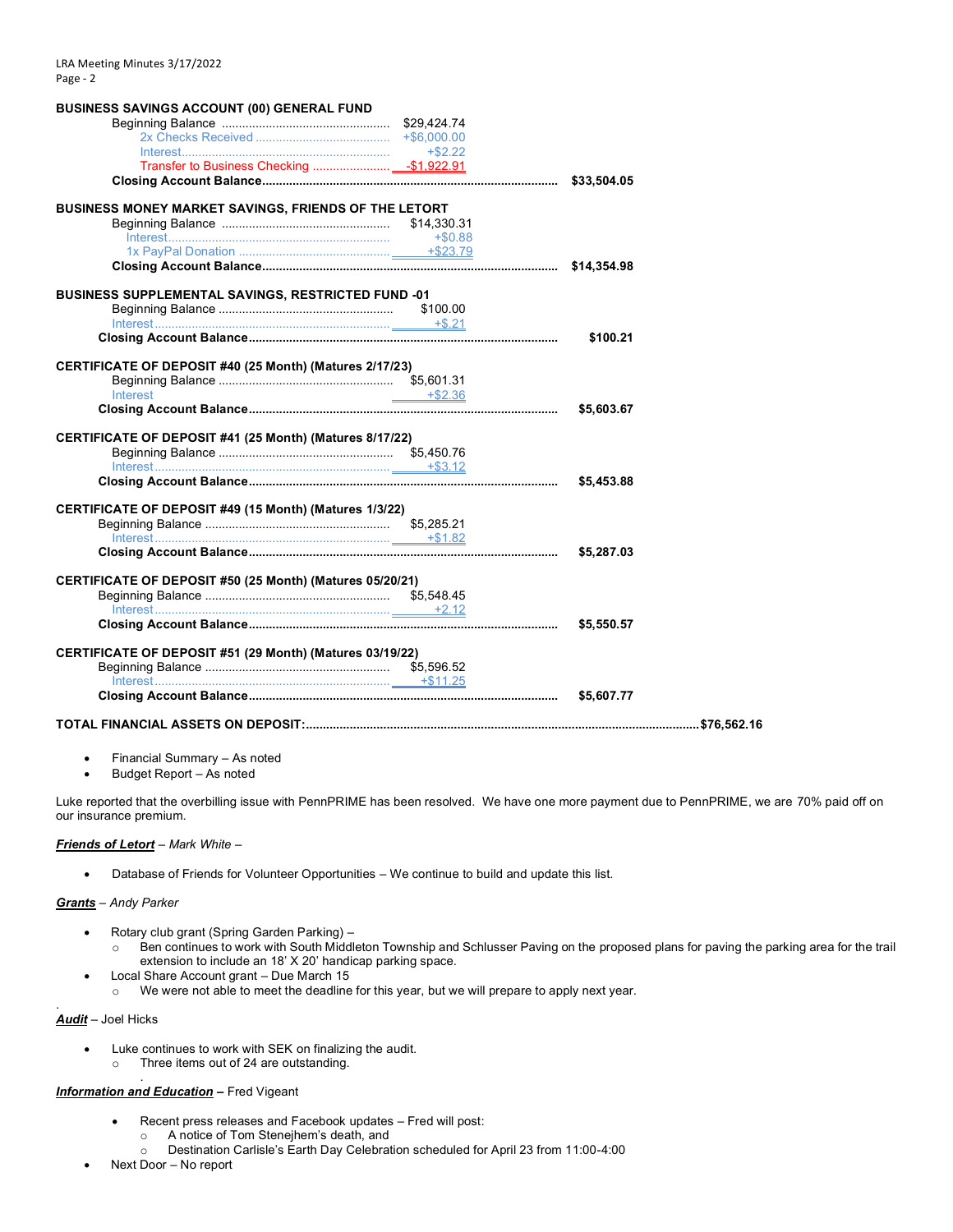Web hosting - No report

# *Nature Trail* – Ben Mummert

- Trail vegetation management
	- o Ben picked up one of over 100 two-year old persimmon seedlings being donated by Good Keeper Farm.
		- Good Keeper Farm would like a donation for digging up the seedlings.
	- o Ben hopes to begin planting this Saturday.
		- Ben has requested volunteers to help dig up and replant the trees.
	- o Ben stated that volunteers are doing a lot of work along the trail.
	- Ben heard from Penn Cumberland Garden Club who would like to donate \$1,000 to improve the trail with native plants.
- Trail extension ROW and Trail opening No report Andy will follow up with the township.
- Debris on trail? Ben has removed a few trees along the trail.
- Ben will be meeting this Wednesday with Union Quarries to discuss parking, resurfacing the trail by the stone crusher, and providing materials for parking area at the trail extension.

# *Long-Range Planning & Easements* – Andy Parker

- UGI Easement update Planning for spring persimmon planting. previously discussed
- Parker Spring and Spring Garden properties
	- Andy and Don walked the Parker Spring and Spring Garden properties to determine opportunities to clean up the areas, remove honeysuckle, and try to reestablish natives.
- Easement inspection
- o Kathy sent out letters to property owners.
- Cumberland County Riparian Buffer Planting Inventory long-term operation and maintenance.
	- Sean Fabian with HRG Engineering is doing the county-wide Watershed Action Plan for Cumberland County
		- They are compiling a list of current and past riparian buffer plantings to have a county-wide inventory.
		- Andy reported that the LRA will be planting persimmons.

# *Stream Ecology* – Mark White

• ALLARM report and analysis – (Ginny) – Dickinson College is on spring break. We will have results around 3/28/22.

#### *Project Review* - *Andy Parker*

• NONE

# **OLD BUSINESS**:

- Board Vacancy
	- o North Middleton vacancy has been filled.
	- o Carlisle Borough (Bill's term expired 12/21).
	- Joel has emailed the Borough office to see if they have any candidates.
	- New Trail Maps update map and brochure
		- o Once Andy talks to the township, we will know what timeframe we are looking at to opening the trail so we can update the map.
		- o We will approach Faulkner Subaru again to see if they will be willing to provide funding for the map printing.
		- It was suggested to look into the Dickinson Print Shop as an option for printing.
- Crawfoot Award Herb Weigl
	- Luke has gotten the plaque for Herb Weigl.
	- o We will have to decide when and how we want to present the plaque to Herb.
- CCMG Plant Fest 5/21
	- O Catrina is working on updating the display.

# **NEW BUSINESS**:

- Carlisle Garden Club Memorial project.
	- o They have \$1,500 to spend on a memorial project.
		- Several suggestions:
			- Build a stone bench with a memorial plaque
			- Build steps on the bank into the Letort by the garden
			- Extend garden along the bank
- Letort Garden spring cleanup will be scheduled for spring.
- CCWA Freshet Note on Mariner East pipeline discharge in the Letort
- Conodoguinet Creek Greenway Trail Feasibility Study Andy sent out an email
- Move Past Plastics and PFAS Campaign regarding chemical usage / contaminate ground water
- Dickinson Climate Justice Teach-in on Dickinson's campus and at Bosler Library 3/30/22
- CVTU Letort Coldwater Conservation Plan Restoration Action Plan
	- o They have completed the cold-water conservation plan and they have drafted a Letort Restoration Action Plan taking the recommendations out of the conservation plan to try to come up with an Action Plan.
- CCWA Planting Committee activities
	- SMP South Mountain Science Summit scheduled for 4/29/22
	- o Andy will attend
		- o Ben will be making a presentation